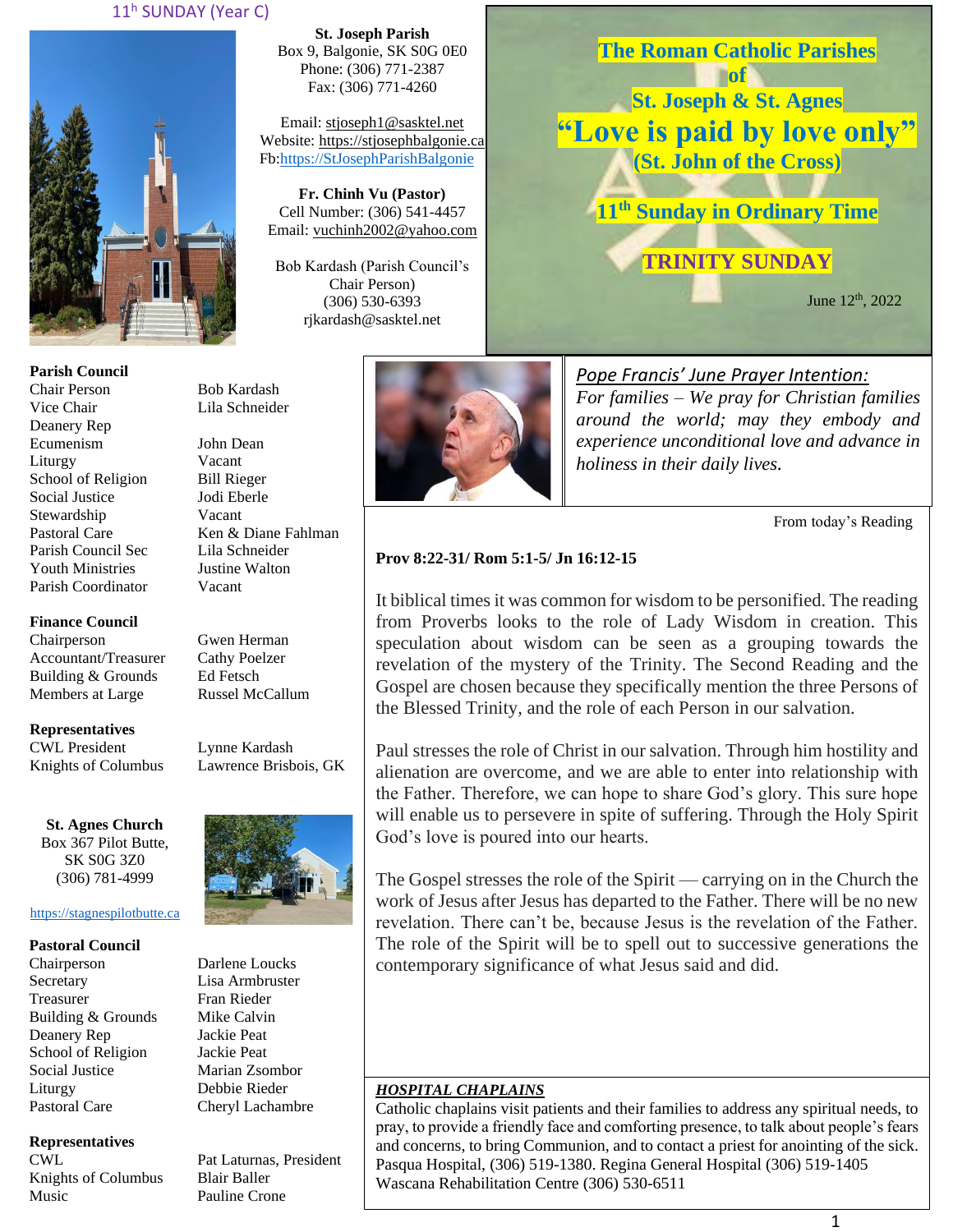11<sup>h</sup> SUNDAY (Year C)



**ST JOSEPH PARISH**

**Welcome all Parishioners & Visitors**

## MASSES WILL BE CELEBRATED **SATURDAY @ 7:00PM SUNDAY @ 10:30AM MORNING MASS**: 8:15 am Tuesday to Thursday

7:00 pm Every Friday - Mass & Adoration 9:00am First Saturday of the month with Adoration

As a clarification to the communication that was sent out on February 15th, **the masking mandate is being removed as of 12:01 am Monday, February 28th. As of Monday, you may change to optional masking in your parish.** Please be sure that *anyone who chooses to wear a mask feels comfortable doing so.* Here are the recommendations that we offered last week:

It is suggested that at such time that masks become optional that the priest continues to wear a mask during the Eucharistic Prayer or to be sure that ciboria are covered while the Eucharistic prayer is being prayed; and strongly suggested that masks are worn by clergy and extraordinary ministers of communion during the distribution of communion. **Eucharist should continue to be distributed in the form of the Body of Christ only at this time** and not include the common cup.

It is important that good hand hygiene continue. Please continue to supply hand sanitizer in easily accessible areas.

Anyone who is sick should stay home. Although the public dispensation from Mass has not been in effect since August 2021 (see **[Lifting the Dispensation on Sunday Mass](https://email-mg.flocknote.com/c/eJwVTruOwyAQ_Bq7M1oDxjQU1-Q_NgvEnAlE3j2d8vch0mhezUwM-2r0bucSNOgv7OoBtFcxGmOc9saCd3CnyUKunc7WJSnqz_kItMNqKW9g3ZYpk8ukacvGgbcR9TbXcIi8eDI_k74N4EXHlR6loeJTEY6qpX8eMpbXIeAHma-rJUtpjyUWfqXGKKW3hf9axPfyROYFRdJIjdJ8BRb12-9Yx0lGPiVV1ZJ8AD2CREI)  [Attendance](https://email-mg.flocknote.com/c/eJwVTruOwyAQ_Bq7M1oDxjQU1-Q_NgvEnAlE3j2d8vch0mhezUwM-2r0bucSNOgv7OoBtFcxGmOc9saCd3CnyUKunc7WJSnqz_kItMNqKW9g3ZYpk8ukacvGgbcR9TbXcIi8eDI_k74N4EXHlR6loeJTEY6qpX8eMpbXIeAHma-rJUtpjyUWfqXGKKW3hf9axPfyROYFRdJIjdJ8BRb12-9Yx0lGPiVV1ZJ8AD2CREI)**), the sick and medically vulnerable have always been dispensed from the obligation to attend Sunday Mass. If you are ill, elderly, or medically vulnerable in any way, you are urged to continue to take every precaution to keep yourself and others safe.

Thank you for your continued diligence.

Please Note: Parishioners follow many coming events at [https://stjosephbalgonie.ca](https://stjosephbalgonie.ca/) Or phone the office @ (306) 771-2387

## *Confession is available up to 15 Minutes before Mass or by appointment*

**Donating Note:** Acceptable cheque payee names on donation cheques are as follows:

## **St. Joseph Parish, or St. Joseph RC Church, or St. Joseph Roman Catholic Church.**

Please use one of these acceptable payees when writing your donation cheques to the Parish. Thank you for your continued generosity to St. Joseph.

New Options For Donating to St. Joseph Parish Please visit our parish website: [www.stjosephbalgonie.ca](http://www.stjosephbalgonie.ca/) Under Giving and Sharing button, click on Donate button for

## **Donation Options:**

# **Paypal or Credit Card or Debit Card.**

Please indicate if Donation is for Operating or Building Fund

> **We now offer E-transfer** Please email donation to: [Stjosephbalgonie@gmail.com](mailto:Stjosephbalgonie@gmail.com)

# **ATTENTION:**

# **KofC Meeting**

Tuesday June 14 at 7:30pm

# **Note:**

July 13th Mass 7:00pm at Grotto or Church in Kronau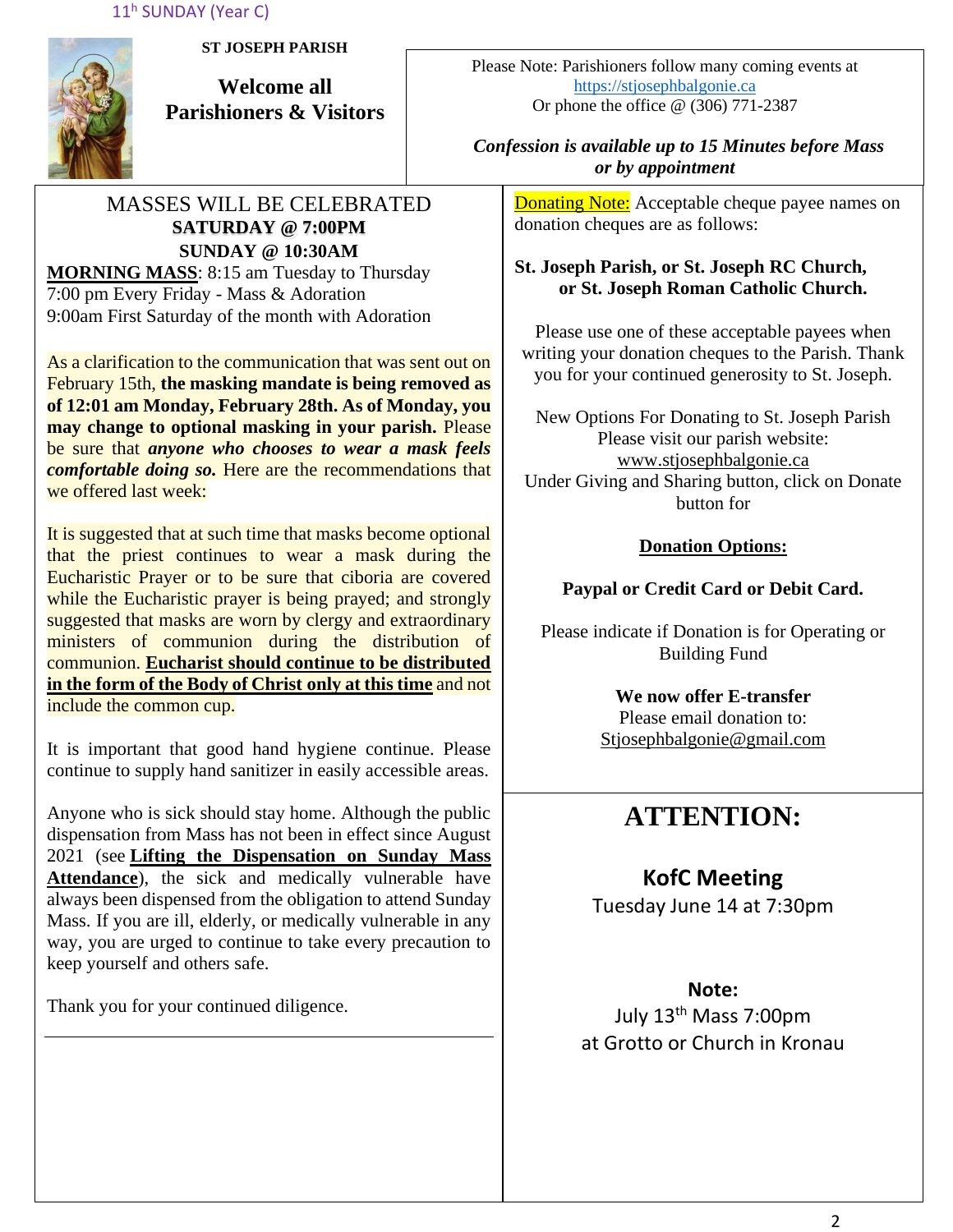## **The Archdiocese of Regina Lay Formation Program** *Go Make Disciples!*

"There is always hope. This community provides strength and a place to share and express where you are at and how you are feeling. There is a range of ages and people involved. I am a young mom among grandparents and although there is this dynamic difference among us, there is compassion and understanding." - Farrah Semegen, Holy Child Parish, Regina. One weekend a month from October until June Catholics just like you are encountering Jesus Christ and his plan of sheer goodness while deepening their relationship with his Church. Are you ready to answer Christ's call to know, love and serve him more deeply?

We are currently accepting applications for our Fall intake. For more information on how to register, please contact our Program Coordinator, Deacon Eric Gurash at 306-352-1651 ext 6724 or email him at equrash@archregina.sk.ca

# \_\_\_\_\_\_\_\_\_\_\_\_\_\_\_\_\_\_\_\_\_\_\_\_\_\_\_\_\_\_\_\_\_\_\_\_\_\_\_\_\_\_\_\_\_\_\_\_ **SAINTS IN OUR LIVES: FROM THE EARLY CHRISTIAN**

**MARTYRS TO PEOPLE MAGAZINE -** Public Lecture: **Monday July 11, 7:00 - 9:00 p.m.** Fr. Ron Rolheiser OMI. The most powerful books ever written are not written on paper but in the lives, faces, and witness of real people who inspire us and whose lives we want to emulate. For many centuries this was an important way Christian spirituality was taught. We were given the lives of the saints to imitate. For reasons ranging from the way many of the lives of the saints were written to the fact that many people today see the lives of the rich and famous as the "lives of the saints", devotion to the saints today has sharply declined. We are the poorer for this. What do the saints of old still have to tell us? Who are the saints of today? Hagiography in a new key. On Zoom, \$50 for Monday evening only, or part of the complete retreat July 11-14 (zoom or in-person). See website for all registration fees and further details:

<https://www.queenshouse.org/programs/>

### \_\_\_\_\_\_\_\_\_\_\_\_\_\_\_\_\_\_\_\_\_\_\_\_\_\_\_\_\_\_\_\_\_\_\_\_\_\_\_\_\_\_\_\_\_\_\_\_\_\_\_\_\_\_\_ **Philomena Walking Pilgrimage**

All are invited to take part in the 2022 Saint Philomena Walking Pilgrimage which is scheduled to take place from August 11<sup>th</sup> to August 14<sup>th</sup>. You can join us for all or part of the walk or you can offer help with providing meals or giving rides. Or, you can help us with your prayers! For more information and to see about changes for this year, visit our website at [www.stphilomena.ca](http://www.stphilomena.ca/) This year we are also looking for people who are able to billet some of our pilgrims for the night of Friday August  $12<sup>th</sup>$ . That night we will be in the vicinity of Burgis Beach. If you have a cabin or camper in that area and can help us, please phone Dave or Bev at 306-728-5525.

## **Stewardship Bulletin Bit June 12, 2022 Trinity Sunday**

*"But when he comes, the Spirit of truth, he will guide you to all truth..." (John 16:13)*

It has been said that the best gift we can give someone is to teach them how to pray. If you don't talk and more importantly, listen, to God every day, how else will you know what He is calling you to do? Just as you talk to family and friends every day, get in the habit of talking with God every day. Develop a daily prayer routine. Keep your prayers simple and sincere. This is best done in silence, when you can hear His response.

## \_\_\_\_\_\_\_\_\_\_\_\_\_\_\_\_\_\_\_\_\_\_\_\_\_\_\_\_\_\_\_\_\_\_\_\_\_\_\_\_\_\_\_\_\_\_\_\_\_ **TF299: Saints and Mental Health: St. Raphael, Remedy of God**

Our monthly series on the Saints and Mental health continues as Deacon Eric Gurash reflects on Archangel, St. Raphael, and his role not just as a healer of physical ailments, but as a powerful intercessor and companion in times of serious grief and emotional distress.

Show Snippet: "The story of Tobit and his family reminds us that these answered prayers often come in surprising, disguised ways. A coworker or friend, a bit of scripture or song heard at a time of great need, or, as with Raphael, a lonely traveler, a stranger...all may be secret encounters with the divine reaching out to give answer to the deep need of our hearts."

https://[thinkingfaith.libsyn.com/saints-and-mental-health-st](https://thinkingfaith.libsyn.com/saints-and-mental-health-st-raphael-remedy-of-god)[raphael-remedy-of-god](https://thinkingfaith.libsyn.com/saints-and-mental-health-st-raphael-remedy-of-god)

### \_\_\_\_\_\_\_\_\_\_\_\_\_\_\_\_\_\_\_\_\_\_\_\_\_\_\_\_\_\_\_\_\_\_\_\_\_\_\_\_\_\_\_\_\_ **Love in the Kitchen: A Recipe for Holiness**

The dinner table and the kitchen aren't just for making memories – they're where saints are created. In celebration of 30 years of international child sponsorship, Chalice is inviting everyone - from aspiring chefs to those who just like to eat (or enjoy a drink!) - to our free online event: **Love in the Kitchen: A Recipe for Holiness.** This Corpus Christi weekend, June 18-19, cook a meal live alongside celebrity chef Fr. Leo Patalinghug and ask author Rita Heikenfeld a question about biblical foods. Through the insights of 20+ renowned Catholic speakers, you'll discover why our Catholic faith should have a place at every meal. Register today at [chaliceevents.org/love](file://///ADR-DC01/users/shares/MGurash/Tuesday%20File/Archdiocesan%20News/2022/June/chaliceevents.org/love-in-the-kitchen)[in-the-kitchen.](file://///ADR-DC01/users/shares/MGurash/Tuesday%20File/Archdiocesan%20News/2022/June/chaliceevents.org/love-in-the-kitchen) Bon Appétit!

## \_\_\_\_\_\_\_\_\_\_\_\_\_\_\_\_\_\_\_\_\_\_\_\_\_\_\_\_\_\_\_\_\_\_\_\_\_\_\_\_\_\_\_\_\_ **Save the Date – 2022 Catholic Health Association of Saskatchewan Convention**

We will be holding our 2022 Catholic Health Association of Saskatchewan Convention from Thursday, October 27 – to Friday, October 28, 2022, at Queen's House of Retreats in Saskatoon. The theme of this year's convention is *Hospitality: The Link that Builds Community.*